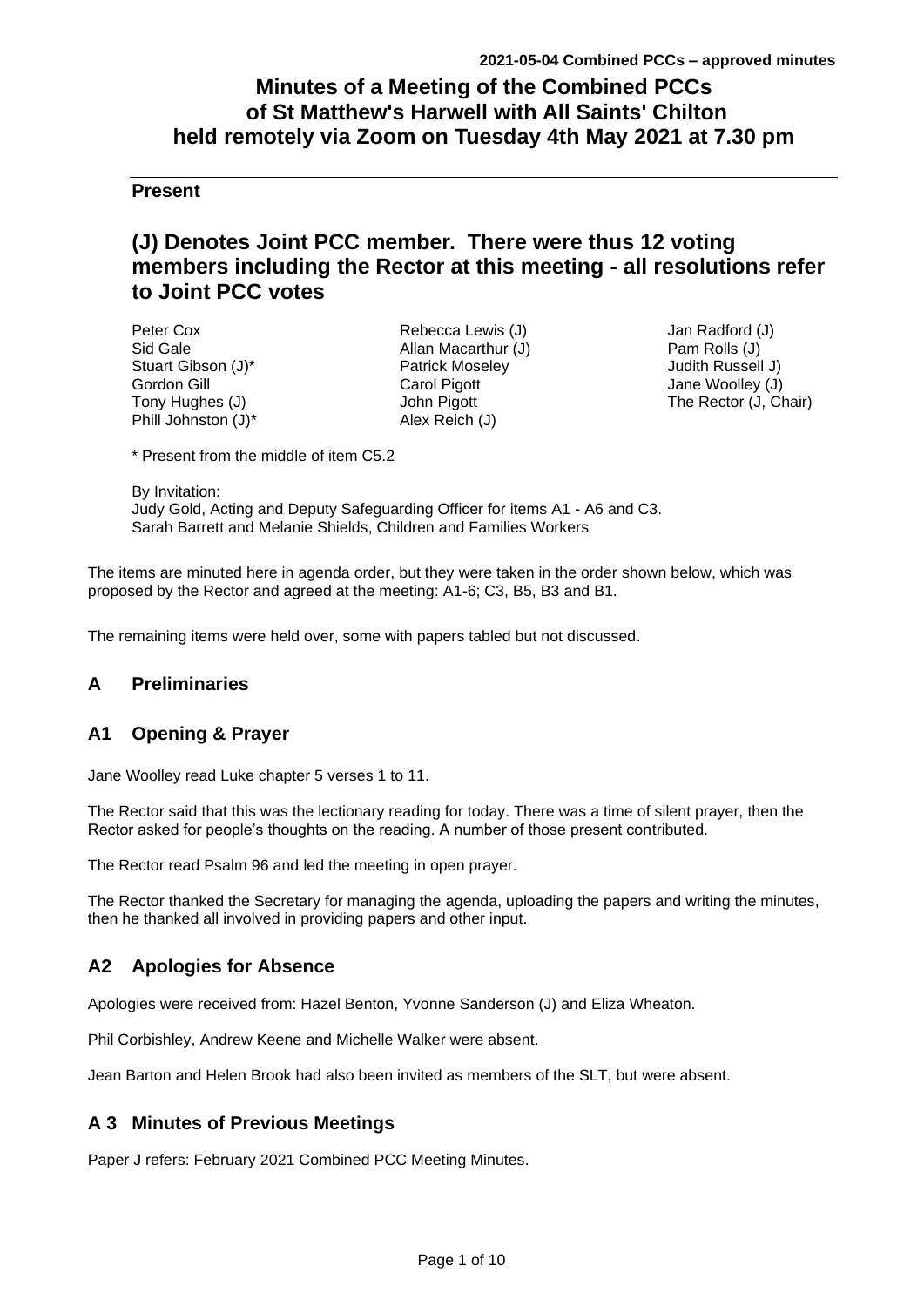The Rector thanked the Secretary for writing the minutes and said that anyone who could not access them should contact him.

There were no corrections. The minutes were approved.

As this meeting was held on-line, the minutes will be signed by the Secretary and Rector in due course.

## **A4 Actions / Matters arising**

Paper H refers. The Rector said that the paper is self-explanatory. The matters arising are:

### **STATUS OF ACTIONS AND MATTERS ARISING AS OF 27th APRIL 2021**

#### **FROM APRIL 2019 MEETING:**

#### **ITEM B 2.4.3 Didcot Emergency Foodbank**

Heading 2: Response to Emergency Appeals.

**Action:** World Mission Group to consider giving to disaster appeals, and restricted giving to World Mission,

**Status:** In hand.

## **FROM THE JULY 2019 MEETING:**

## **ITEM B 2.4.2. CAP Centre**

**Action:** Rector to circulate CAP Centre Accounts. **Status**: 2018, 2019 and 2020 accounts circulated April 2021. **Action:** Rector to discuss SOFEA Oxford with Liz Roberts and Sue Bright. **Status:** Not yet done

### **ITEM B 4.2 Proposed Albania Partnership**

**Action:** World Mission Group to submit a paper on the proposal to support the Mission in Shkoze to the October Combined PCC meeting. **Status:** In hand.

#### **ITEM C 1.3 Annual Re-Adoption of Data Protection Policy**

**Action:** Rector and Church Administrator to adapt policy in discussion with Chris Pollard. **Status:** to be deferred.

### **FROM JANUARY 2020 MEETING:**

#### **ITEM C 2.1 Fundraising strategy**

Action: Jonathan Mobey agreed to co-ordinate the following approaches:

General giving: Audiences: Congregations of both parishes. Timing: Incorporate gentle references into services. Presentation by Treasurers in run up to Annual Meetings. Review in the autumn. **Status:** Revised plans; Giving Day proposed 25 October 2020. **Update:** Giving Day was held; plans now in progress to write to church members directly.

#### **FROM FEBRUARY 2021 COMBINED PCC MEETING:**

#### **ITEM C 4.3 Change in Church Administrator**

**Action:** Rector to make announcement of change of Church Administrator in Rector's Letter. **Status:** Done.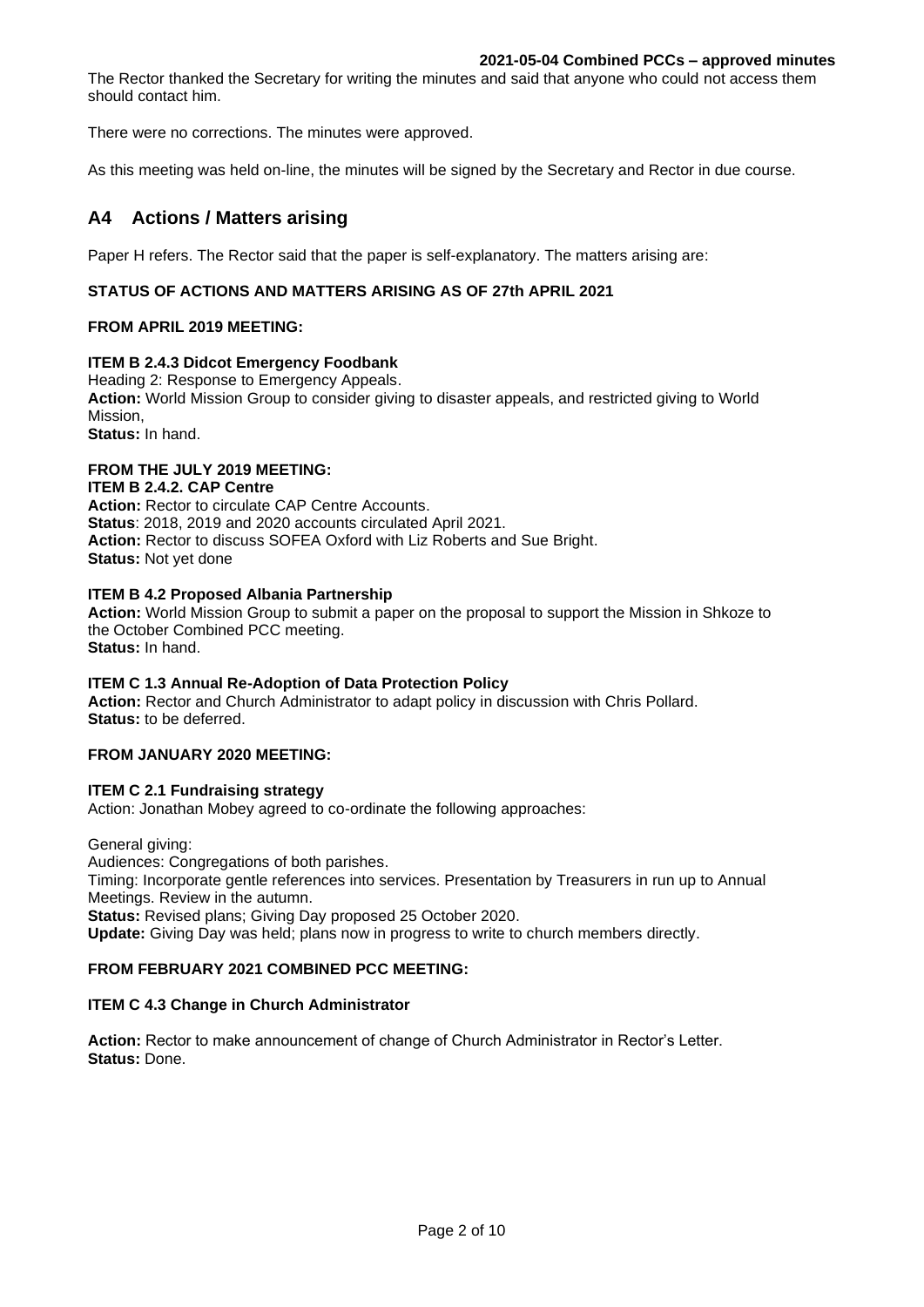## **A 5 Annual Schedule Items**

The annual schedule items on the agenda are items B4, C3.3 and C3.4. It was stated that item C1.3 Data Protection Policy is also an annual schedule item.

## **A6 Other Joint Issues**

There were none.

## **B Mission Strands**

## **B 0 2020 Vision**

Item held over.

## **B 1 Children, Youth and Families**

### **B 1.1 Update and Plans**

Paper K refers: CFW Report January- April 2021: Activities including Weekly Sunday Pebbles Family Service, Fledgelings and Storytime, Easter Trail, Parent talk course and weekly Praise Party. Also, Professional Development, and Actions for 2021.

#### **Holiday Club**

Sarah Barrett said that Harwell School was currently only able to offer outdoor space. So, Holiday Club will potentially be at St. Matthew's Church or Harwell Church Hall.

There will almost certainly be bigger bubbles of children than last year, possibly up to the capacity of a normal year.

Jan Radford thanked Melanie Shields and Sarah Barrett for what they have done during the last year.

Melanie Shields and Sarah Barrett thanked all for their support and encouragement.

## **B 1.2 Greater Didcot Youthwork Trust and Youth / Secondary Schools Work**

The Rector said that the legal work to set up the Trust is almost completed. The Diocesan Development Fund committee has asked for clarification of a couple of issues on strategy which are being worked on. There has been a series of discussions with this committee. Hopefully the application is in its final stages. All communications from the Diocese look positive and encouraging. There is good support locally.

The Diocesan committee will respond to the application within two weeks of submission, and it is hoped that the Trust will be in operation in a matter of weeks.

The Rector answered questions:

- *Is it likely that the application will be successful?* The Rector said that he is hopeful that it will. If not, then the Trust committee would find another way to fund the Trust. The youth workers are already doing additional hours for the Trust, the Diocese has suggested that they could backdate the funding.
- *It was stated that this is an exceedingly good idea, so if there is not enough funding then we and the other churches should try to raise it.* The Rector said that we will need to raise more funding in any case, as the Diocesan funding is time-limited.
- *Will it be a matter of weeks until the Trust is formed and the youth workers start work?* The Rector said that the Trust will be operational as soon as the application is approved. Activities can't formally be started until the funds are available. It is planned that some will start in the Summer and some in the Autumn.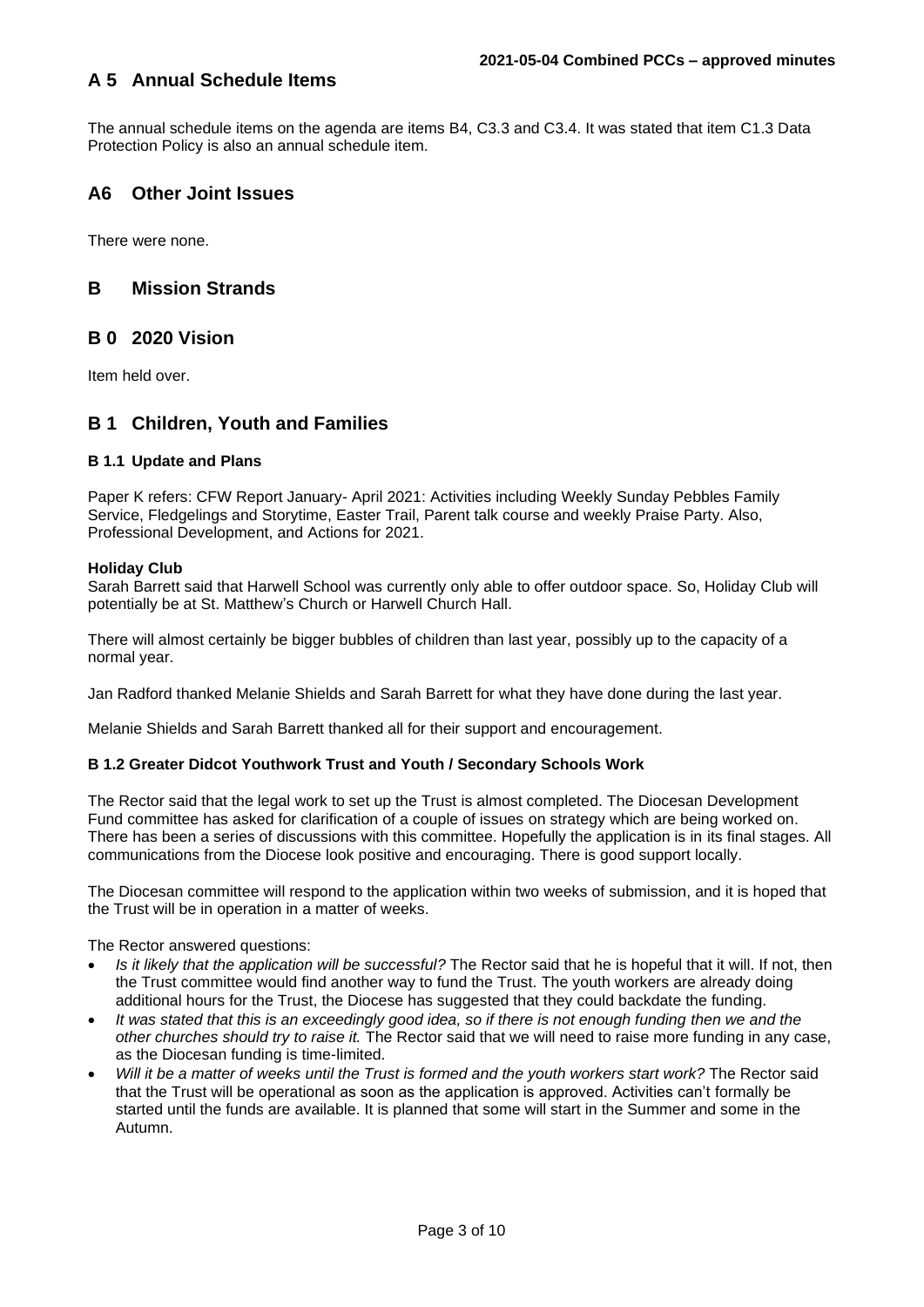## **B 2 Evangelism and Discipleship of Adults**

All items held over apart from:

## **B 2.3.2 CAP Centre**

These papers were tabled:

A, B, C: 2018, 2019 and 2020 CAP financial statements. G: CAP Centre Annual Report 2020.

## **B 3 Pastoral Care**

Paper N refers: The paper conveyed thanks to all who carry out Pastoral Care, and covered recruitment of a new leader for Harwell and of more carers, visiting and staying in touch, Holy Week home communions, Funerals and Bereavement care and Generation Gold 'Easter-in-a box'.

Pam Rolls highlighted the need for someone to lead the Harwell team.

## **B 4 World Mission**

The Item was held over.

## **B 5 Worship Services**

### **B 5.1 Fresh Expressions and Future Worship Services Formats / Patterns**

Paper I refers: Services for 2021 and Beyond – Senior Leadership Team (SLT) Proposal for the Combined **PCC** 

The Senior Leadership Team is composed of the Rector, Churchwardens, Children and Families Workers, Licenced Clergy, Leader of the World Mission Group, the Homegroup Coordinator, and Church Administrator groups.

The paper explains the background to a new schedule of services, expanding on those that were run before and during the pandemic and proposes trying some new ideas.

The proposed new schedule of services in Paper I includes:

- **Sunday Morning Chilton 9:**30am: "front facing" Services of Morning Prayer and Holy Communion, and occasionally other styles. Followed once a month by shared refreshments with the 10.30am congregation (see below). **Service to include Festivals and baptisms (see below).**
- **Sunday Morning Chilton 10:30am (2nd Sunday)** in Church Hall. Informal worship with groups around tables including lively family-friendly songs and craft activity. Preceded by shared refreshments with the 9.30am congregation (see above).
- **Sunday Morning Harwell 10:30am:** Interactive service, of various formats including all together at start for songs and prayer, then split into age specific groups adults, teens and children for discussion, prayer and activities e.g. look at videos, crafts, etc. Holy Communion occasionally. Service to include Festivals and baptisms (see below).
- **Sunday Evening Harwell: 6:00pm** "Front facing" service. Services of Evening Prayer and Holy Communion and occasionally other styles.
- **Mid-Week Communion service** late morning or early afternoon, alternating between All Saints' and St Matthew's, either Common Worship or BCP, with hymns or 'said', and possibly followed by refreshments. Fortnightly or weekly (i.e. once or twice a month in each church)
- **Baptisms and Festivals** e.g. Remembrance, Harvest, etc.: Front Facing or Interactive services and other formats.
- **Online Services** To continue at least until September.
- **8am services of Holy Communion and quarterly Chilton Evening service** to be discontinued.

The Rector said that the paper had been through a few drafts and had been discussed at a couple of SLT meetings. It had been very closely reviewed. He was asking the CPCC to agree the broad-brush pattern rather than the detail at this point.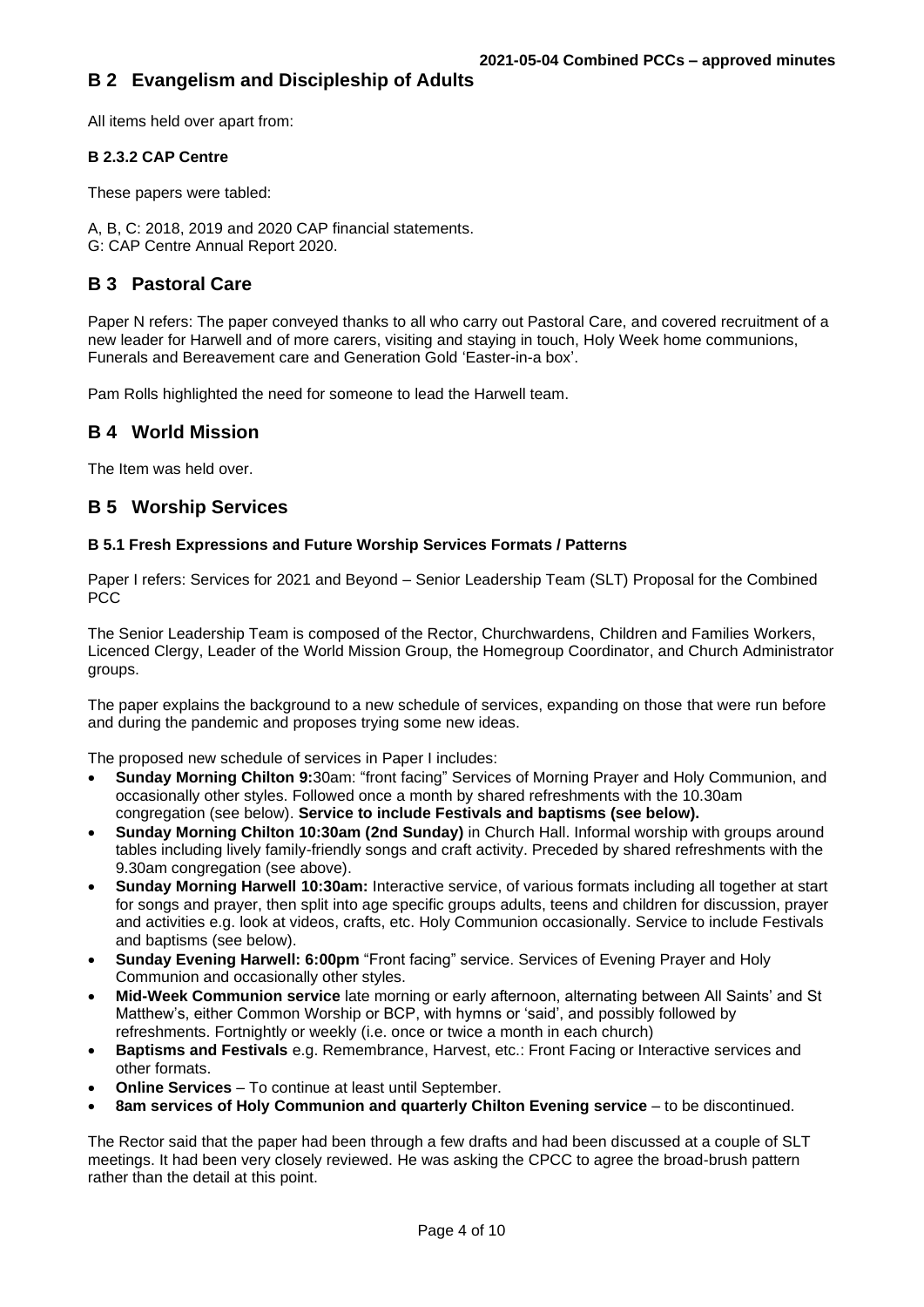The Covid lockdown and break from normal services have provided the opportunity to experiment. There would be a phased roll-out of the different services over the coming months. There would be a range of services but the idea is to plan together as a Benefice.

The Rector continued that he expected a broad range of opinions in the PCCs as in any family, and there will be a broad range of views in the wider congregations. The Combined PCC is making decisions not only on behalf of the wider congregations and those we currently reach, but also on behalf of those we do not. A recent survey said that 95% of people are not reached. Our Benefice may be the exception but there is no lack of spiritual hunger here.

Half of those present are on the SLT so have already had a chance to discuss the proposal.

A lengthy and wide-ranging discussion ensued. Comments are gathered together here under the following broad headings; they were made at different points throughout the discussion:

### **General Comments**

- A number of those present, both SLT members and not, agreed enthusiastically with the service formats, schedule and timing, and focus on families.
- There were some favourable comments about the focus on families in the morning services.
- There were some favourable comments about the new Midweek Communion service.
- PCC members thanked the SLT for putting in a considerable amount of work to compile the proposal.
- People may have got out of the habit of attending church during lockdown.
- We cannot assume people will want to continue, we will need to re-engage them and consider what should continue as before and what should change.
- A sizeable congregation of 50 to 60 people attended the family services run when permitted during lockdown. Some of these were people who had not normally attended church before, but who could be part of the future of our churches. The proposal is to bring them into the core of the church.
- There is a particular focus in the proposal on working as a combined Benefice, with different types of services in different locations, to encourage people to consider not just attending their parish church. However, people may have problems with transport and we should offer help.
- It was pointed out that the Generation Gold service already alternates between Harwell and Chilton and has some interactive elements so that the congregation is already getting used to this format.
- Harwell was selected as the location for the interactive service as the flexible layout and seating at St. Matthews' suits interactive services better than the layout at All Saints' which is more suited to frontfacing services.

### **Chilton Morning Service Congregation**

- Concern was expressed that the young families who attend the All Saints' services would transfer to attend the Harwell service, leaving All Saints' bereft of younger people and the congregation would slowly drop until the church closes.
- A CFW said that she understood the concern, but the families were likely to transfer away from All Saints' anyway, as the Chilton services do not serve their needs any more. They may leave the Benefice completely to attend church in Didcot or Oxford. With the proposed services, people will stay in the Benefice. They would try to counteract the loss at Chilton by having more Benefice-wide activities.
- The proposal does though have the Pebbles family service at Chilton once a month.
- There would be no fewer front-facing services at All Saints' than before, and the number of front-facing services would go up across the Benefice as a whole.
- The philosophy behind the proposal was that the current services inadequately meet the needs of all the different groups in our congregations, because each service is trying to meet the needs of too many different age groups. By having different services aimed at each group or at a few similar groups, their needs could be met more precisely. The interactive service is aimed at families but not exclusively so, and people of all ages would be welcome whether with children or not.
- Families may change churches, but trying to change too much pleases no one. Hopefully at some point Chilton may be ready to take the families back – either by changing the current 9:30am service at Chilton to interactive, or by growing the interactive service at Harwell so that a second interactive service can be started at Chilton. Planting back from Harwell into Chilton could happen.
- An interactive service at another church had grown enough to plant several more congregations.
- In-person family services in lockdown had been good from a teaching and child point of view because all the children from both churches were together, and could see they were part of something bigger. If families turn up at Chilton morning service, there will still be something there for them to do.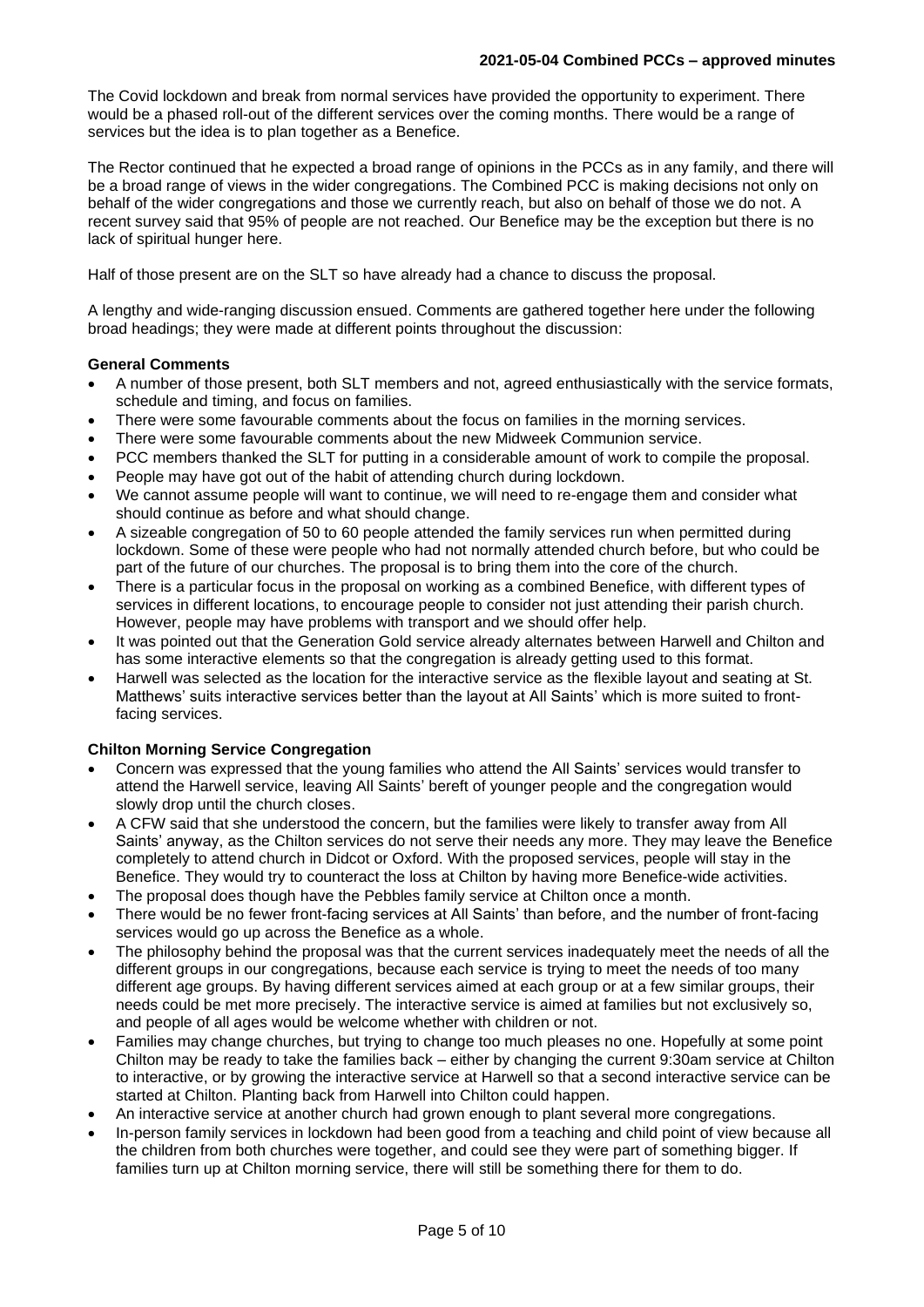- The numbers in each age group change there was a really big Sunday School a few years ago, now the Pathfinders group is quite big. It would be nice to do something as a Benefice and keep the critical mass of children together.
- There is a lot of work to do to make sure the services meet the needs of people who attend and that they all flourish. It may be that as children grow up, they do not need child-focussed services and feed into the 9:30am service so it grows into something different. Hopefully the Chilton service does not just carry on as before, but also changes to meet the needs of the congregation in a vibrant way.
- Holy Communion is very important and we should try to create a bond across the Benefice. There could be really good nurturing and growing at the Chilton Services so when we meet together as a Benefice we are all on the same page. We should join up themes across the Benefice and thoughts and prayers are welcomed.

### **Harwell Morning Service**

- There was concern that some of the regular congregation may not be happy with this style of service every week, or feel very uncomfortable in group discussions. They may change church, or may stop attending completely, without saying anything.
- Perhaps the interactive service could not be every Sunday.
- Some members of the Harwell morning congregation may see St. Mathew's as their village church and don't want to go to an interactive service or to All Saints'. They may see this proposal as really hurtful. There is an active choice for the Chilton congregation but less so for the Harwell congregation, especially if they can't travel easily.
- The ages of children in some families would mean that they would all be in different groups in the interactive service. Could there be some joint activities for all age groups on some weeks so that they worshipped together? The Rector said that there would, for example as has been done at Christingle. A Children and Families worker agreed that the services could vary.
- We want to encourage people to think that we are part of a Benefice and the wider church, not just one village.

#### **Harwell Evening Service**

- This was popular under lockdown with about 30 people attending, the new attendees appreciated attending church in the evening. They are aiming to raise its profile; it and this congregation will not be neglected.
- We are aiming to make the 6pm service more significant.

#### **Communications**

- The proposal is quite complicated and care will be needed with communications e.g. to explain the nature of the interactive service.
- The new services may put regular attendees off, so communication will be important so people are taken along. Some people could be put off attending by whatever is presented, and some are put off attending traditional services. The aim is for a mix of "interactive" discussion and "front facing" traditional services.
- We should emphasise in communications that there will be a weekly front facing evening service at Harwell, which is intended to be equal with the morning service.
- There was discussion of communications channels. A communications strategy would include emails, the website, facebook, notices in the online services, church broadsheet and the village newsletters.

#### **Online Services**

- Several people said that it is good to see that these are continuing.
- There are good materials available.
- These services can be helpful for new enquirers. Over 1000 people had viewed the Diocesan online Easter service.
- Care homes including the new one being built are another opportunity for online services for those who can't travel to church, and also for carers.
- We could consider changing the branding of online services from Harwell and Chilton to include Great Western and Valley Park which fall within our parish boundaries. It is an opportunity to grow outside our boundaries, depending on what other parishes are doing.

#### **Starting Dates of Services**

The starting dates of the different services are staggered partly to ensure sustainability and to ensure that each is going well before starting the next.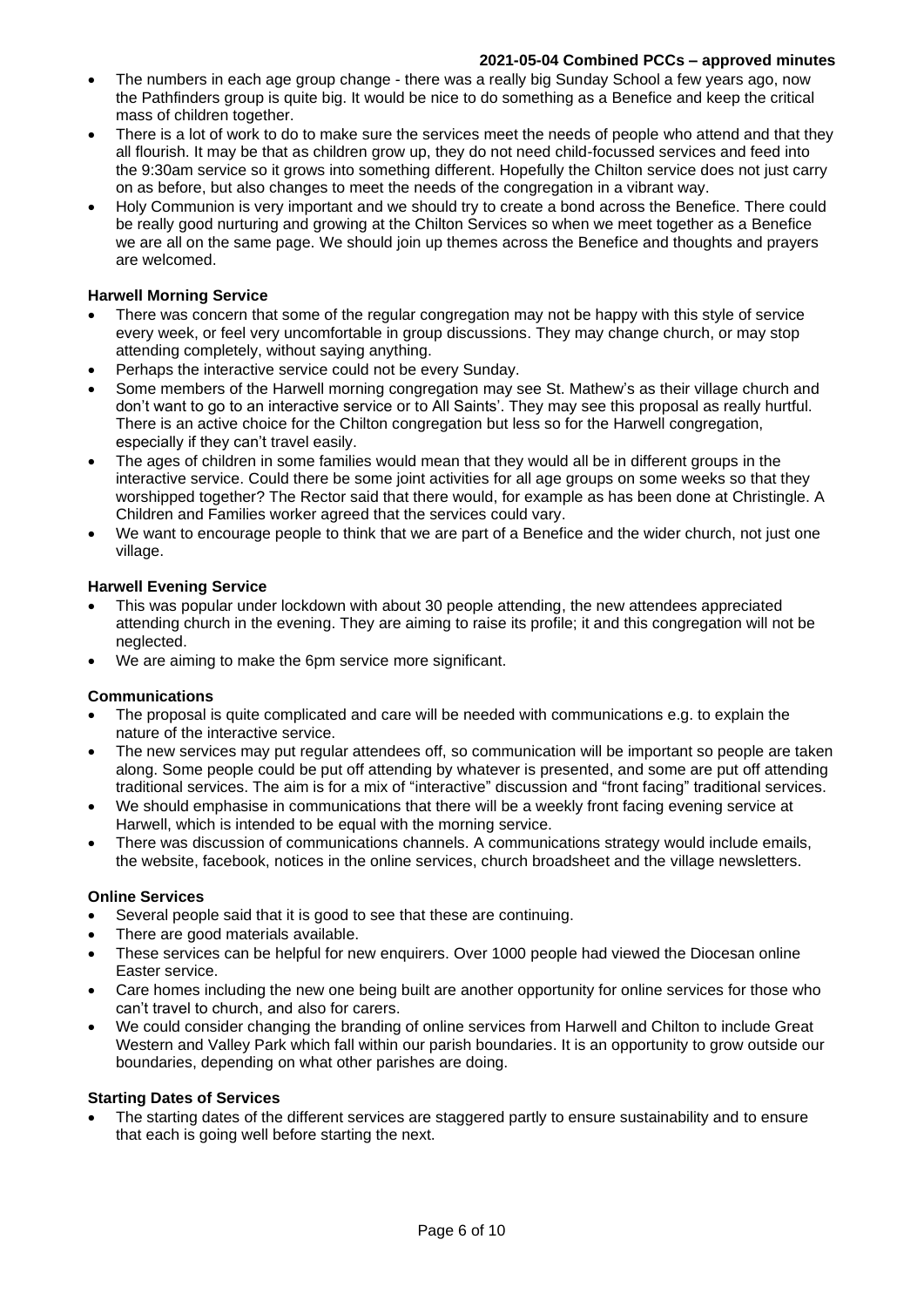## **Preaching and Leading**

There was some discussion of preachers leading the different services on the same day, and possibly having the same sermon at 9:30am at Chilton and 6pm at Harwell, or possibly different versions of the same material across the Benefice.

## **Start time of Harwell Sunday Morning Service**

- There were too many changes at once for the morning service It was suggested that this stays at 11am rather than change to 10:30am.
- People may have got out of the routine of attending church so a new time of 10:30am would be less of a change.
- 10:30am is proposed because that is the start time of the family lockdown Zoom service. It is consistent with the start time for the Pebbles Family service and gives time for people in the rest of the day.
- Another option could be 10:30am for 11am, like the Pepples family service. The interactive service could start with refreshments, then people could arrive at 11am for a more formal worship. This works well in similar services at other churches. This would allow people to attend both services.
- 10:30am is more child-friendly as they will get fractious and want lunch by 11:30am.
- A different start-time helps makes the point that the service is different.
- We could not say that 10:30am won't work if it has not been tried. Starting the new services at 11am then moving it to 10:30am would be one more change rather than less.

#### . **Review**

- There was a number of comments about the need for review once the new schedule has been running for a number of months.
- There will be review by the leadership groups at their regular meetings: the Preachers and Leaders, the staff team, wider SLT (including churchwardens). There will also be review at the PCC meetings and could also be an Extraordinary PCC meeting. There could be wider feedback and review.
- The summer is a good time to experiment
- The new schedule and services should run until October without making further significant changes.
- There should be a formal review in December.
- It was suggested that the review is important and should be added to the proposal, with consultation and feedback carried out as widely as possible.

### **Next Steps**

- As a lot of issues had been discussed, it was suggested that the SLT takes the comments on board and writes another paper for the PCCs, including the timings and how to present the proposals to the wider congregation.
- There will need to be CPCC approval at some point before the services can start running. As the paper was written for this meeting specifically, there was no need for another one.
- This is the biggest change in services in many years. The SLT has had many weeks to consider this, whereas the paper was only circulated to the CPCC a week ago. More time may be needed to consider the proposal and possible consequences, so fewer false starts are made and fewer changes are required once it is running. People can become disheartened otherwise.
- It would be best to start trying the new schedule soon, because we won't know if it works until we do.
- It is good to be cautious, and not rush ahead, but for how long? The proposal had come from services tried out under the restrictions: The Children and Families workers tried a lot of different formats both outside and inside church in the mornings as the government regulations changed. Similarly, the evening service had to have different formats with spoken word and hymns sung by the service leaders on different occasions. These were appreciated.
- It is important to note that the proposals had grown out of both the services run under lockdown, and what had been working well and growing in the years before that, such as Pebbles Family Service, Generation Gold, and weekday services. The front facing traditional services are under pressure, both the 9:30am and 11am services are in slow decline as people move away or stop attending due to ill health. What is proposed is 2/3 traditional and 1/3 -modern services. There may be a few issues with timing at Harwell.
- We could accept the proposal in principle, with a formal review by the SLT and others in December, then changes in the light of the review as necessary. Following acceptance, the SLT and clergy should meet to work out how to implement the proposals and communicate them to the congregations and village communities. We should make sure nothing is set in stone that is not intended.
- We could state that we are restarting services to an experimental schedule with a request for feedback to the SLT who are open to suggestions and making adaptations. We should consult as widely as possible.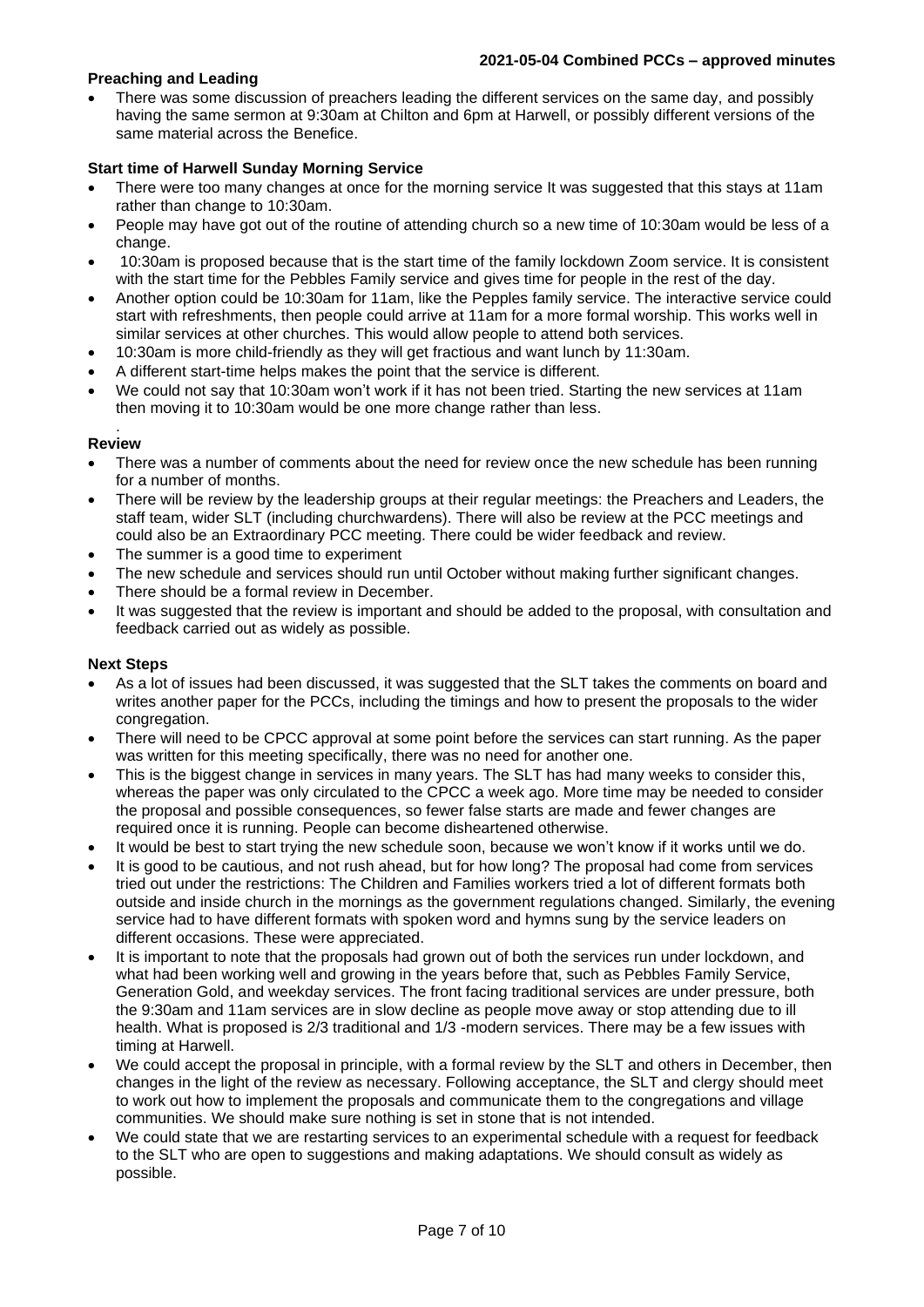The Rector summed up by saying that he sensed that there was a good degree of support for the general pattern of services by those present, with no major issues, and that this could be taken back to the SLT for consideration of:

- The time of the Morning Service at Harwell either 10:30am or 11am
- Communications
- The rationale and justification for the changes.

Other than that, the CPCC seemed content for the services to be run for a period with a formal review after a few months.

## **C 1 Communications and Operations and C 2 Stewardship and Finances**

Items held over.

## **C 3 Safeguarding**

Paper D refers, written by Judith Gold, Deputy Safeguarding Officer: DBS Checks, Volunteers Spreadsheet Update, Recruitment of Safeguarding Officer, Safeguarding Policy, Social Media Policy.

### **C 3.1 Update and Plans**

The Rector said that Judy Gold has been covering Safeguarding single-handedly since Mel Gibson passed away in November. She had been Deputy to Mel until then. The Rector welcomed her to the meeting.

Judy Gold said that her paper describes the current situation. She has done very little as she had only recently been allowed out due to the pandemic, and is awaiting specific instructions from the Rector. She misses Mel Gibson who used to have a plan. The only currently planned task is to update the spreadsheet.

#### **Spreadsheet**

The Rector said that the spreadsheet is a list of volunteers with the date of their DBS checks and safeguarding training. Judy Gold has had a look and the spreadsheet needs bringing up to date.

The Rector confirmed that there would be a Holiday Club this year. Judy Gold said that there would need to be more recruits to run it and DBS checks.

It was stated that the Spreadsheet also needs to include those that work with vulnerable adults as well as those that work with children as stated in the report. Judy Gold apologised for this omission.

It was further stated that PCC members also need to be DBS checked, even if they are not dealing directly with children or vulnerable adults. Judy Gold said that all current PCC members have certificates. The Rector and Judy Gold said that the spreadsheet needs a review as PCC members change.

It was further suggested that Churchwardens also need Safeguarding training, which the new Chruchwardens will need to complete.

Pam Rolls said that she will mention this at the SLT meeting to start the process off. The Rector said that the ministry leaders will be aware who works in the different areas.

#### **Safeguarding Documents**

Pam Rolls said that she had visited Margaret Gibson and picked up the documents held by Mel Gibson. Pam has gone through them and discarded some items, and passed the rest to the Rector. Judy Gold said that it is important that we have them though a lot may no longer be relevant.

#### **C 3.2 Appointment of a New Safeguarding Officer**

Judy Gold said that this could be a partnership of the Safeguarding Officer with her, as an alternative to Principal and Deputy arrangement. It was stated that the new person should be from Harwell (as Judy is from Chilton).

Jane Woolley suggested that we need to get on with recruiting a Safeguarding Officer; otherwise we could continue indefinitely with no one in the role. We have also been without a pastoral care lead in Harwell for quite a while. Jane suggested that the SLT spend some time thinking about who might be suitable and to approach some suitable candidates.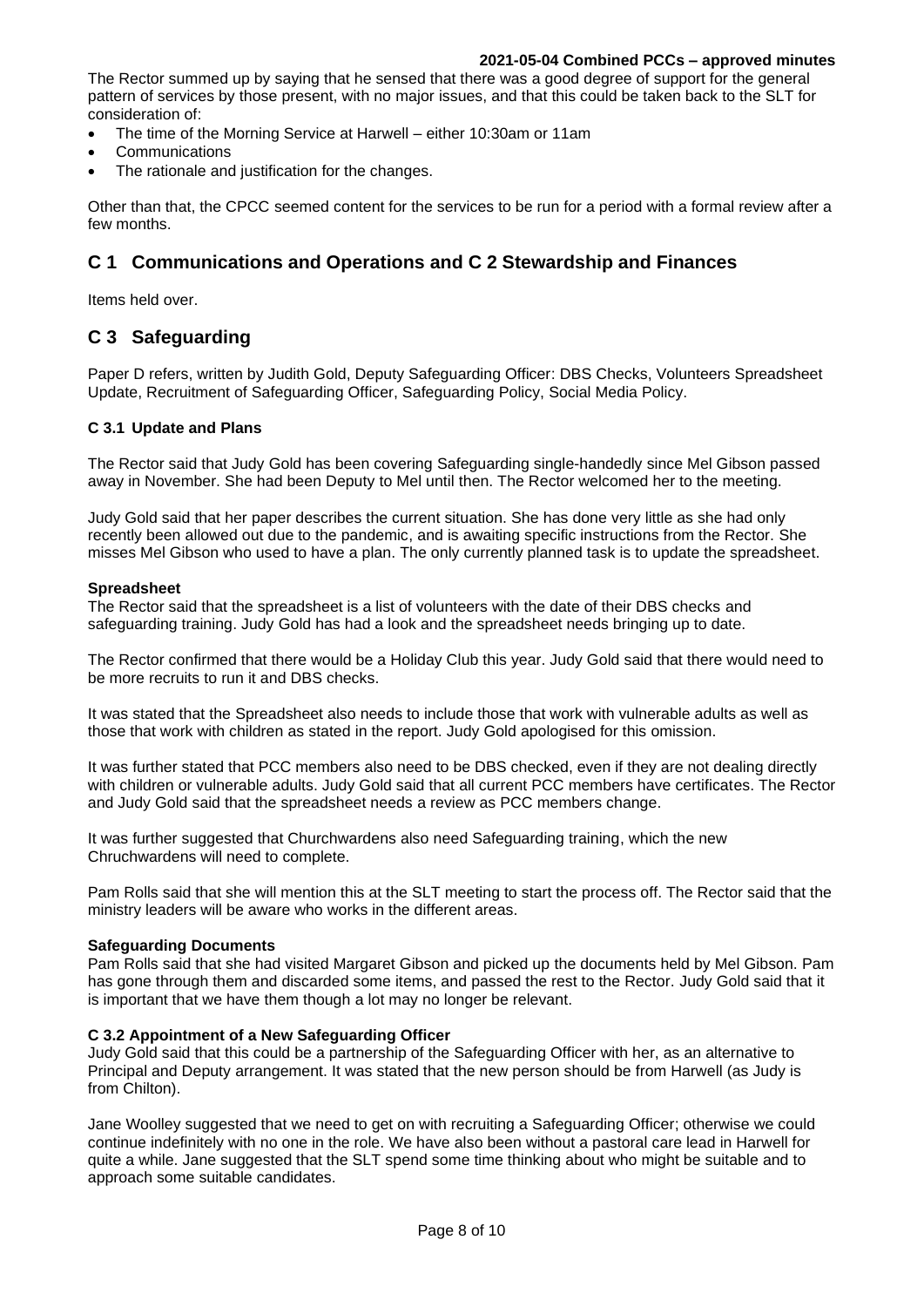### **ACTION: Jonathan to instigate discussion at SLT of possible candidates for Safeguarding Officer and pastoral care lead in Harwell**

Pam Rolls suggested that the SLT think and pray who the next Safeguarding Officer should be. The Rector asked that any suggestions are passed to him.

It was stated that Mel Gibson is still named as Safeguarding Officer on the church website. The Rector said that he had changed the printed documents on the noticeboard and will correct the website.

#### **ACTION: Rector to remove Mel Gibson's name as Safeguarding Officer from the Website.**

#### **C 3.3 Safeguarding Policy**

Paper E refers: Parish Safeguarding Policy May 2021.

This is based on a template from the diocese. It is unchanged from last year's policy.

Judy Gold asked if there had been any Safeguarding complaints. The Rector said that he was not aware of any complaints this year.

| <b>Resolution</b> | The Parish Safeguarding Policy in Paper E is adopted. |                 |  |                       |              |  |  |
|-------------------|-------------------------------------------------------|-----------------|--|-----------------------|--------------|--|--|
| <b>Proposed</b>   | Rector                                                | <b>Seconded</b> |  | Passed by<br>the JPCC | Unanimously. |  |  |

The Safeguarding Policy will be printed and signed by the churchwardens.

The Rector stated that he would ensure that the Church Administrator would send the signed policy to the Diocese.

### **C 3.4 Social Media Policy**

Paper F refers: Model Policy on Social Media revised May 2016 (this is the latest version)

Comments included:

- Judy Gold said that the policy appears satisfactory.
- The Rector said that the policy was from the Diocese and had been adopted by the Benefice for several years.
- Page 2 third Paragraph of the policy refers the reader to "para 5" but it is not clear which paragraph 5 is intended. It was suggested that this matter is raised with the Diocese as this will also affect other parishes. The Rector agreed.
- The Rector said that the policy does not need to be signed, we adopt the policy and follow it as good practice.
- It was stated that the policy needs updating as it only mentions Facebook and teenagers use other social media platforms. The Rector said that we should check with the Diocese if it should be updated.

#### **ACTION: Judy Gold to check with Diocese regarding the reference to "para 5" in the Social Media policy.**

| <b>Resolution</b> | The Diocesan Model Social Medial Policy in Paper F is adopted with<br>amendments if required by the points above. |                 |                |                       |              |  |  |
|-------------------|-------------------------------------------------------------------------------------------------------------------|-----------------|----------------|-----------------------|--------------|--|--|
| <b>Proposed</b>   | Rector                                                                                                            | <b>Seconded</b> | $\blacksquare$ | Passed by<br>the JPCC | Unanimously. |  |  |